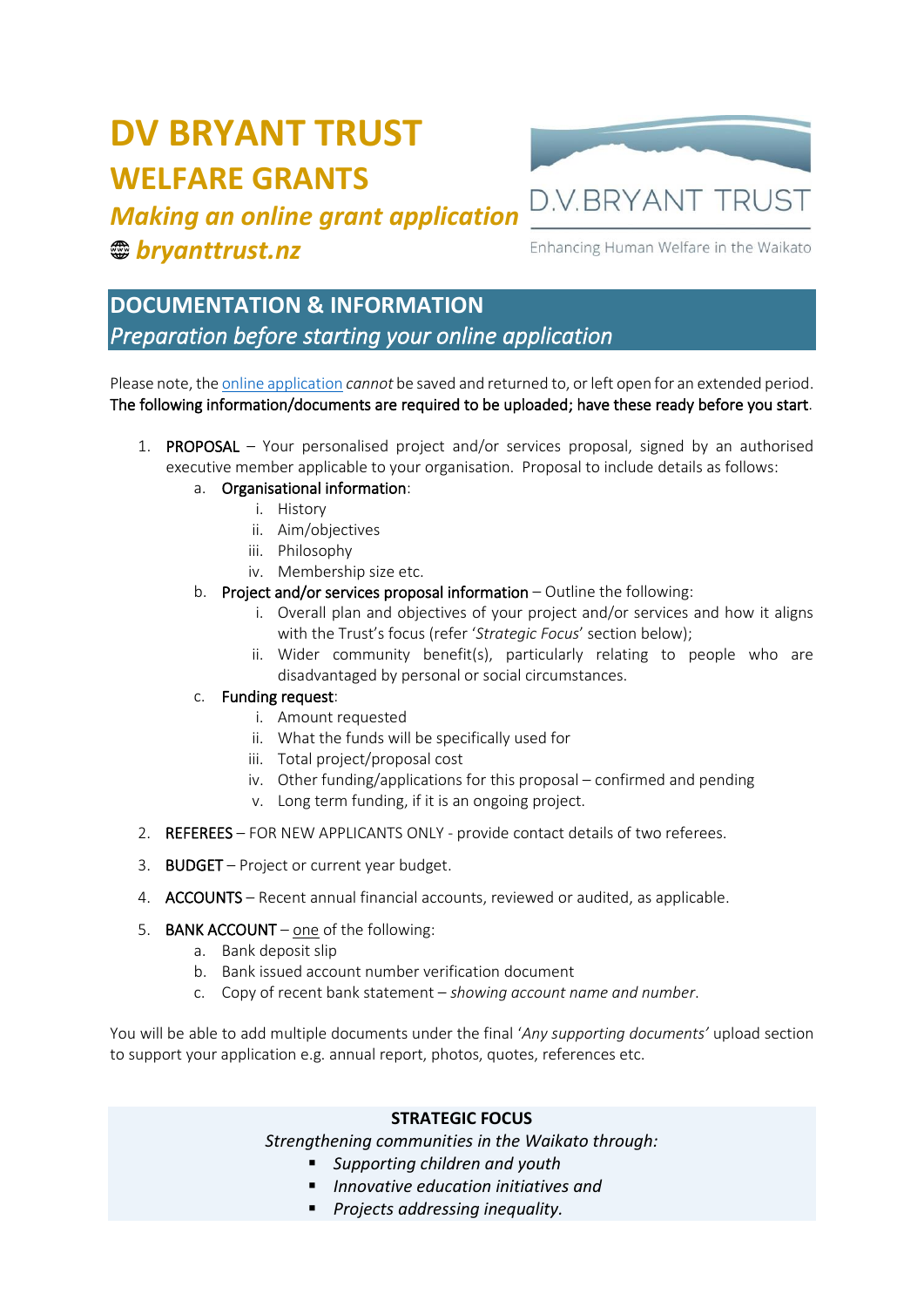## **ONLINE APPLICATION FIELDS**  *Information fields and 3 step process of online application*

Below is an outline of the three-step [online application](https://www.bryanttrust.co.nz/apply-for-community-group-funding/) process and the associated information fields.

### 1. Step 1 of 3: Organisational details

- Constitutional name of organisation
- **Trading/past name**
- Legal status Charitable Trust, Incorporated Society or other
- Organisational charities number enter your charities registration e.g. CC12345. If you don't have a charities number:
	- o Enter applicable organisational number such as *Incorporated Society number*
	- o *Schools* Enter school's education organisation number

o If you don't have either of these, please contact us before applying online. It is important you enter this field correctly to link your records. Include the letters CC followed by the digits. *If your registration number has changed recently, or you are unsure what to enter, please contact us before applying online*.

- Date registered
- Physical address
- Postal address
- Website/social media links
- Contact person for your application Name, position, email and preferred contact phone number.

### 2. Step 2 of 3: Funding application summary

- Project/proposal title
- How much money you are applying for?
- Total project/proposal cost
- What the funds will specifically be used for
- Have you received DV Bryant Trust funding before?
- Check boxes for the applicable Waikato region(s) that your project or services would predominantly serve in.
- Referees FOR NEW APPLICANTS ONLY, provide contact details of two referees.

### 3. Step 3 of 3: Complete checklist and upload supporting documents

Browse and upload your supporting documents [any format, 14MB max size] as follows:

- a) *Funding proposal* (refer page one above for what to include in your proposal)
- b) *Budget* Project or current year budget, applicable to your application
- c) *Annual financial accounts* Recent annual financial accounts, reviewed or audited, as applicable.
- d) *Bank account* one of the following:
	- i. Bank deposit slip
	- ii. Bank issued account number verification document
	- iii. Copy of recent bank statement showing account name and number
- e) *Any supporting documents* e.g. annual report, photos, quotes, references etc.

SUBMIT FORM – If you need to review or go back a step, click the number at the top of the form.



Once you're finished, click SUBMIT – *refer picture below of step 3 of 3*.